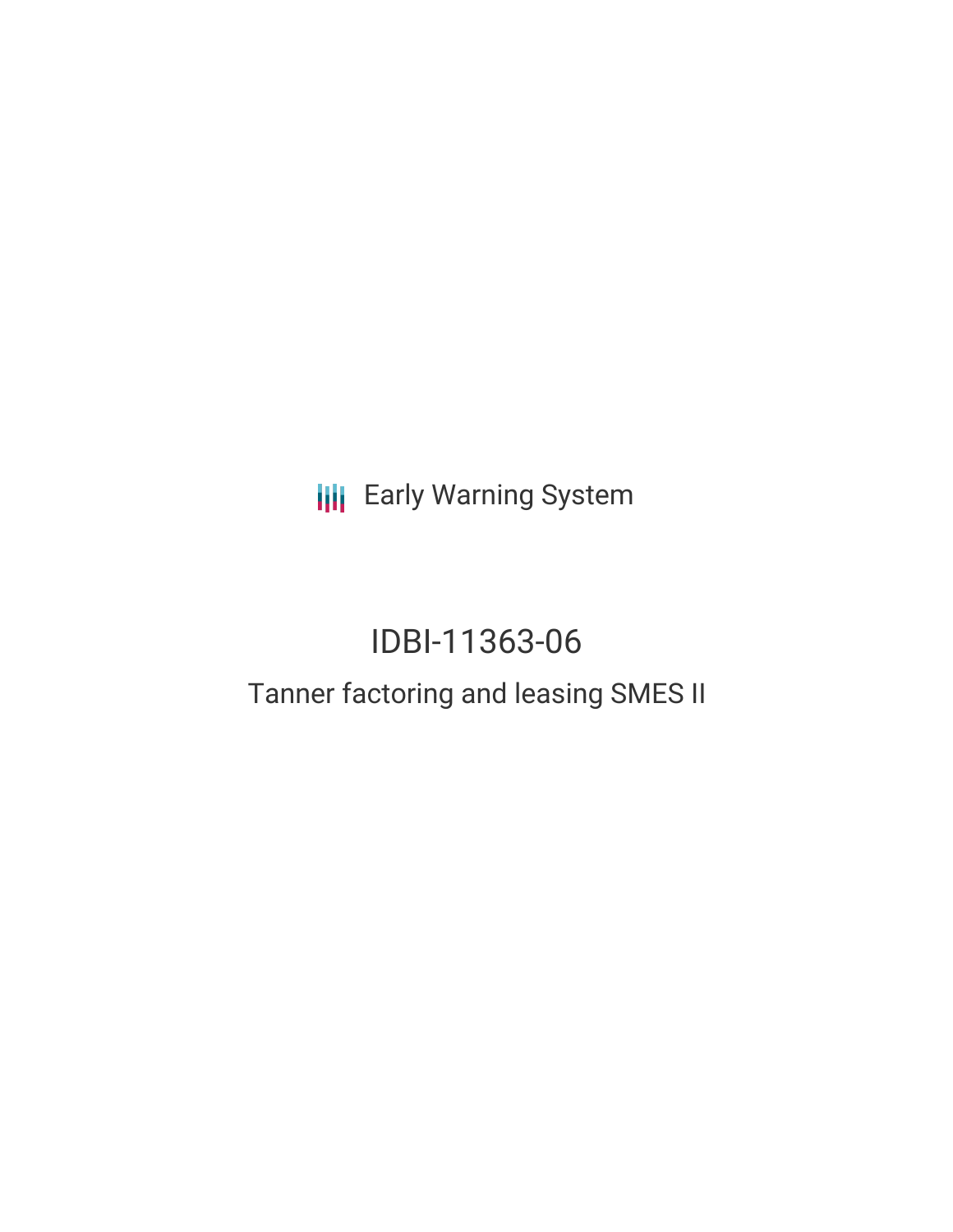

#### **Quick Facts**

| <b>Countries</b>              | Chile                             |
|-------------------------------|-----------------------------------|
| <b>Financial Institutions</b> | IDB Invest (IDBI)                 |
| <b>Status</b>                 | Proposed                          |
| <b>Bank Risk Rating</b>       | FI.                               |
| <b>Voting Date</b>            | 2020-11-24                        |
| <b>Borrower</b>               | Tanner Servicios Financieros S.A. |
| <b>Investment Type(s)</b>     | Loan                              |
| <b>Loan Amount (USD)</b>      | \$100.00 million                  |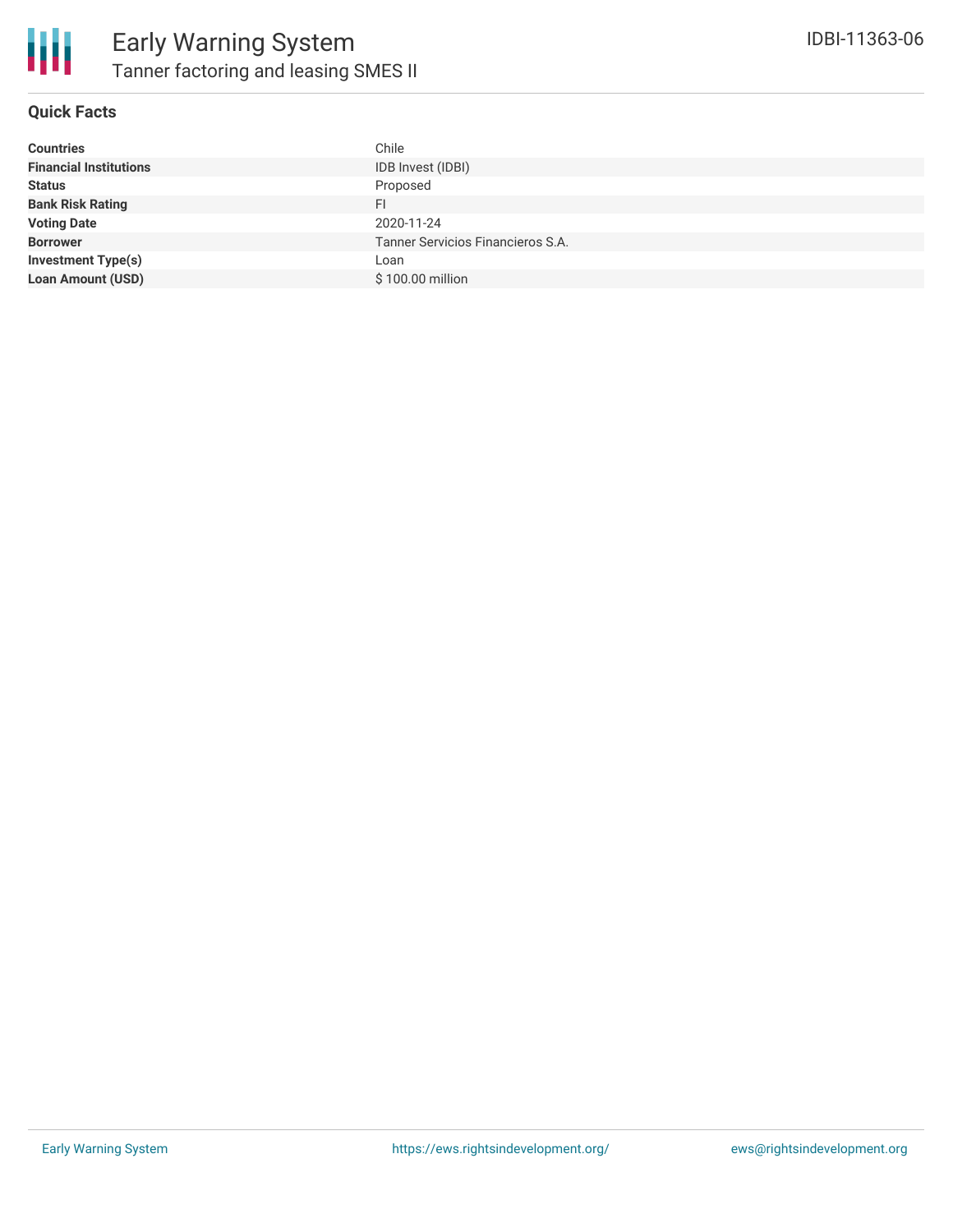

#### **Project Description**

The Project aims to finance Small and Medium-sized Enterprises ("SMEs") through factoring and financial leasing operations in Chile. The proposed operation consists of a credit facility for approximately US\$100 million. The loan will have a tenor for up to five years, and consisting of: (i) an A Loan of up to US\$40 million to be financed by IDB Invest; ii) a co-loan of up to US\$20 million; and (iii) a B Loan of up to US\$40 million to be financed by participating investors. The project will also enable Tanner to expand the financial services it offers to its clients, diversify its sources of financing, and, at the same time, improve the structure of its assets and liabilities.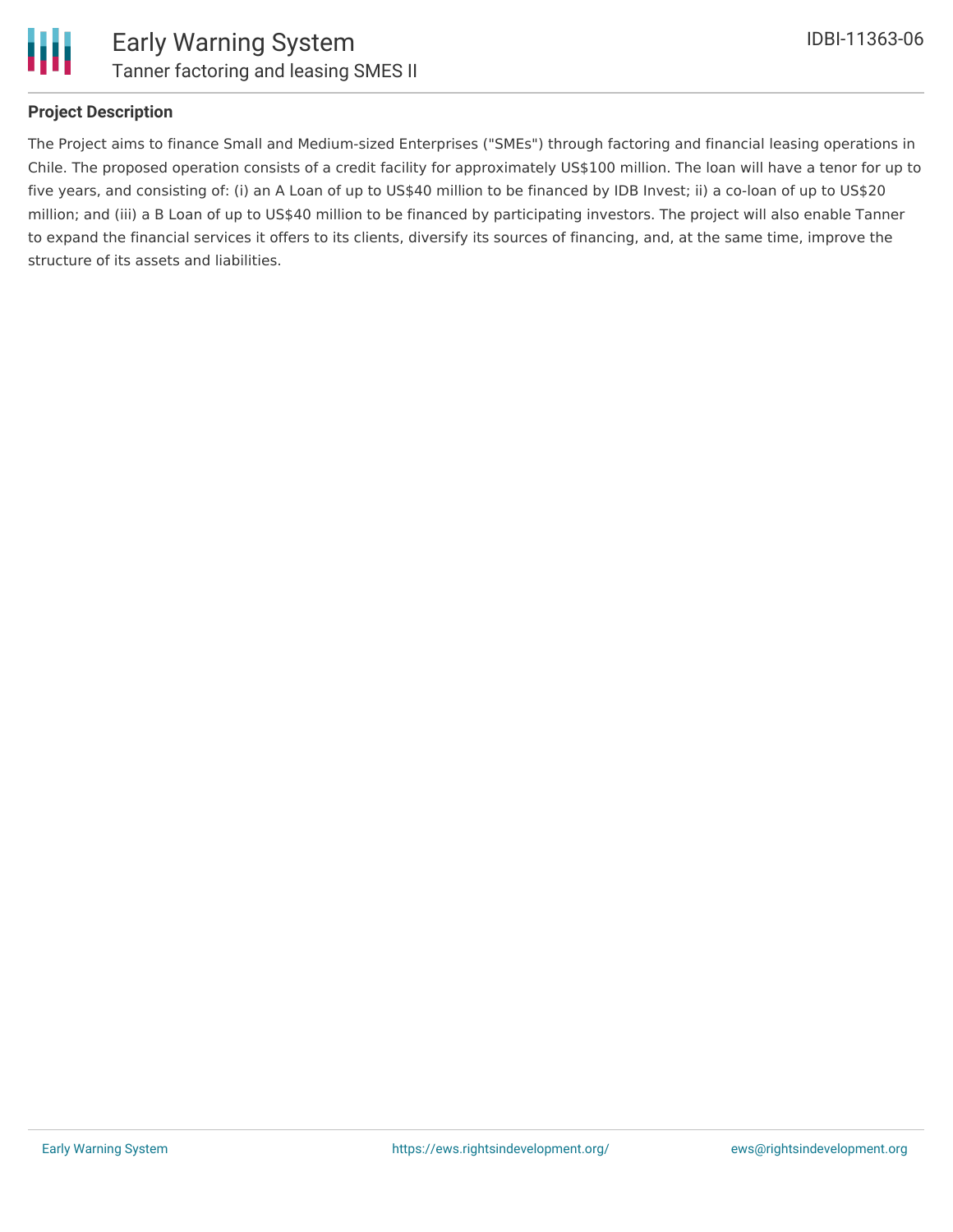

### Early Warning System Tanner factoring and leasing SMES II

#### **Early Warning System Project Analysis**

Environmental and Social ("E&S") Review: Tanner is an existing client of IDB Invest. The review was based on the evaluation of the latest information received (2019 - Annual Environmental and Social Performance Report) and on updating the E&S summary of the factoring transaction approved in 2017 (12218-01).

Environmental and Social Categorization and Rationale: The sub-projects/transactions to be supported have a low risk potential (factoring and leasing). Therefore, per the IIC Environmental and Social Sustainability Policy, the FI has been categorized as FI-3.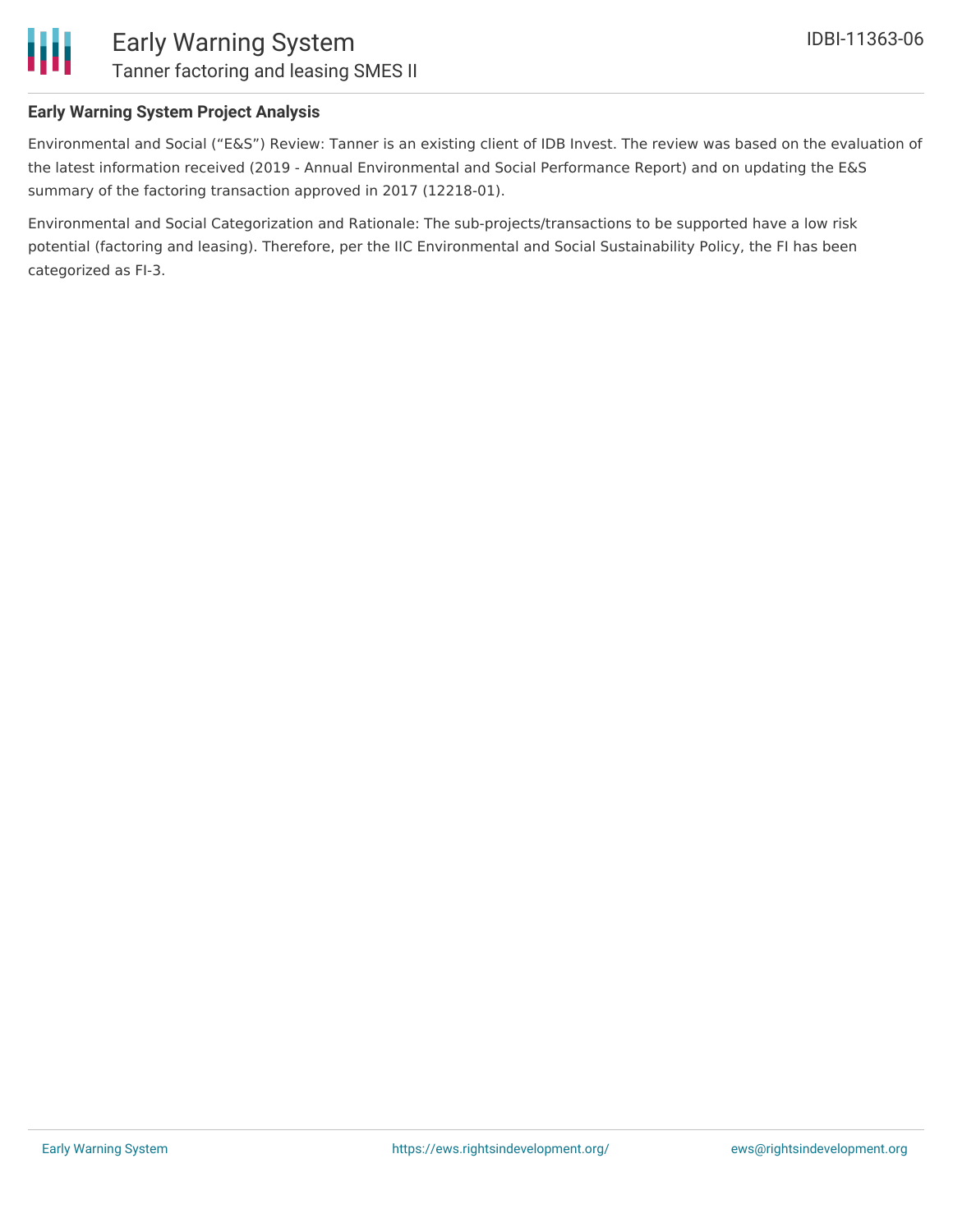

#### **People Affected By This Project**

Tanner implements, since 2016, an Environmental and Social Management System ("ESMS"), called Environmental and Social Policy and Procedure, which allows it to identify and manage the E&S risks of its portfolio following local legislation. The ESMS includes the exclusion list, an E&S policy, categorization procedures, relevant national regulations, and compliance monitoring, and enforcement responsibilities. Tanner's staff has participated in IDB Invest (formerly IIC) trainings.

Tanner will not finance with IDB Invest resources companies with activities included in the Exclusion List, or transactions categorized as High Risk (category A) and will verify that the companies comply with Chilean environmental, labor and tax laws. In order for Tanner to update knowledge of the IDB Invest requirements, the personnel in charge of supervising and implementing the ESMS must take the IDB Invest online course for financial intermediaries.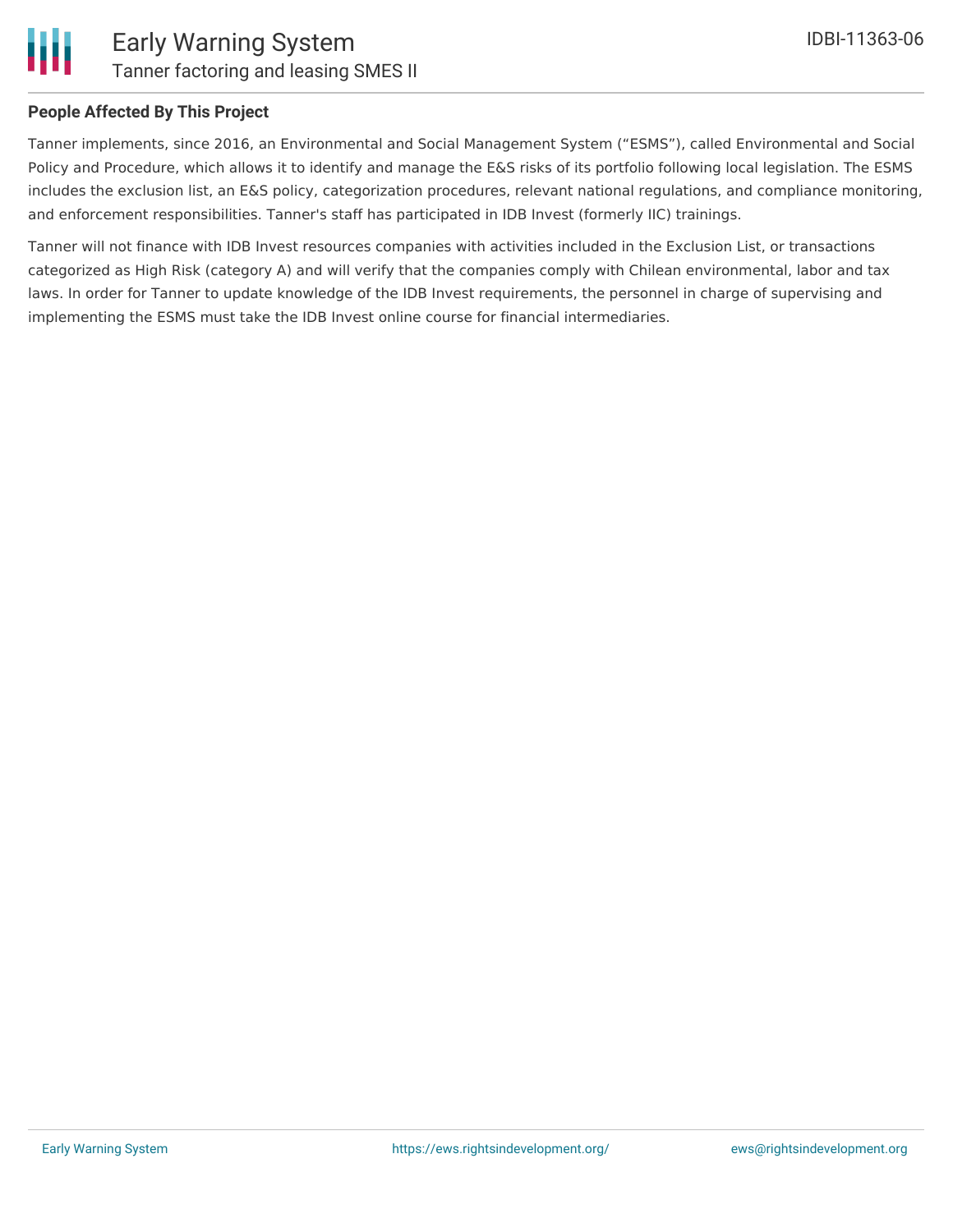

#### **Investment Description**

• IDB Invest (IDBI)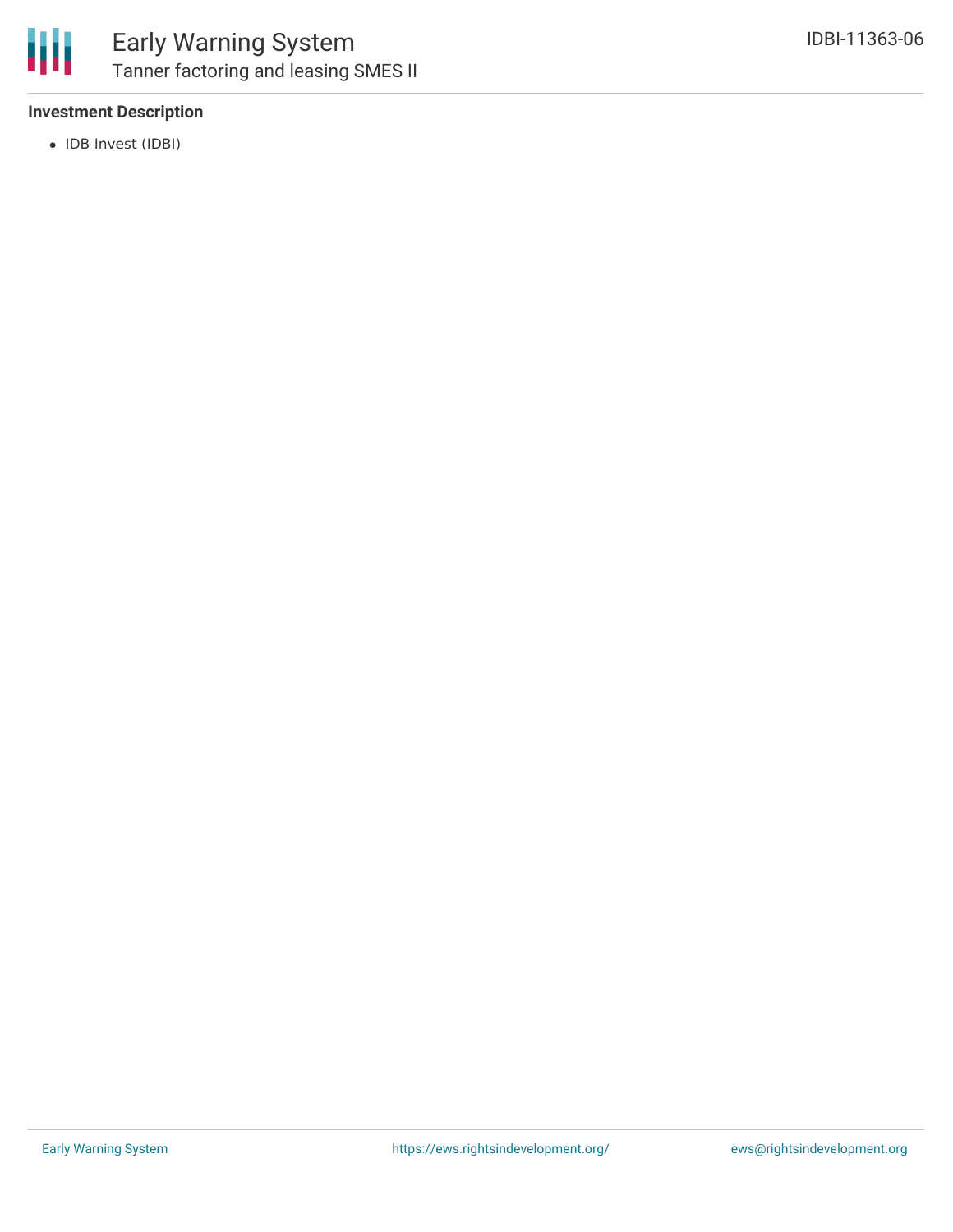

#### **Private Actors Description**

Borrower: Tanner Servicios Financieros S.A.